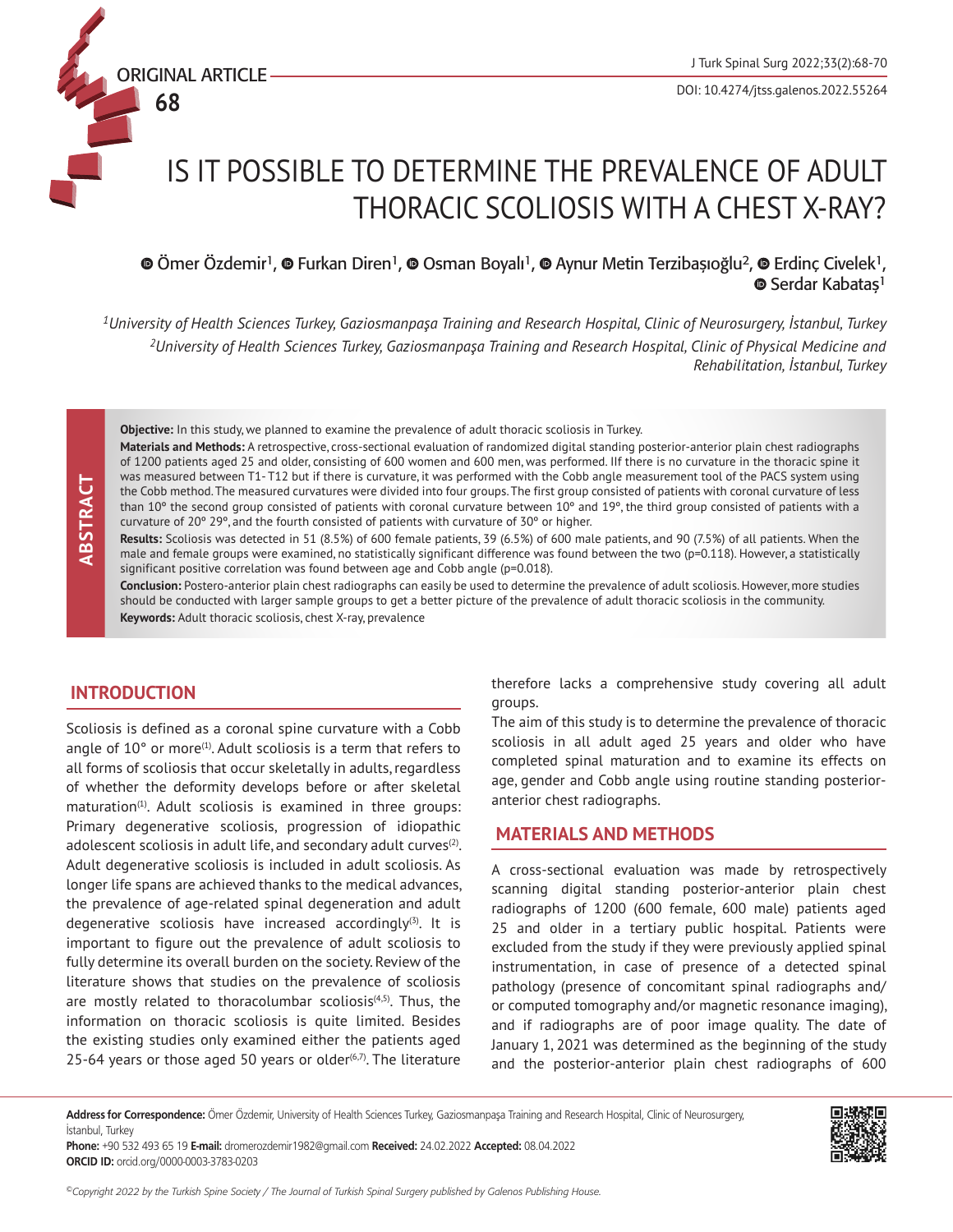female and 600 male patients aged 25 years and older that were performed since that date at the emergency department or outpatient clinics due to various indications were obtained through the ExtremePACS (Hacettepe Teknokent A.Ş., Ankara, Turkey) PACS system and evaluated. Coronal thoracic spine curvature was measured by 3 different experienced clinicians (OO. FD. OB.) and averaged for each patient. If there is no curvature in the thoracic spine it was measured between T1- T12 but if there is curvature, measurement was performed with the Cobb angle measurement tool of the PACS system using the Cobb method. The measured curvatures were divided into four groups according to the study of Reamy and Slakey<sup>(8)</sup>. The first group consisted of patients with coronal curvature of less than 10º the second group consisted of patients with a coronal curvature of between 10º and 19º, the third group consisted of patients with a curvature of 20º to 29º, and the fourth consisted of patients with a curvature of 30º or more. The study was conducted in accordance with the principles of the Declaration of Helsinki and local ethics committee approval was obtained.

### **Statistical Analysis**

The data were evaluated using SPSS 25.0 (IBM Corp., Armonk, NY, USA). Histogram and normality graphs and Kolmogorov-Smirnov test of normality were used for distribution analysis, and the data were not normally distributed. Descriptive statistical methods were used for demographic data. The data are expressed as mean  $\pm$  standard deviation. The presence of scoliosis in two independent groups (male and female) was compared using the Pearson chi-square test. Spearman correlation analysis was used to compare two quantitative data. A value of p<0.05 was considered significant.

# **RESULTS**

A total of 1200 patients, 600 women and 600 men, aged 25 years and older, who visited our emergency department and outpatient clinics, were examined. The mean age of women was 46.51±24.00, and that of men was 44.83±16.38 while overall mean age was 45.68±20.55. Scoliosis was detected in 51 (8.5%) of 600 female patients, 39 (6.5%) of 600 male patients, and 90 (7.5%) of all patients. No statistically significant difference was found between the female and male patient groups (p=0.118). Of 90 patients with scoliosis, 72 (80%) had curvature between 10º and 19º, 9 (10%) had curvature between 20º and 29º, and another 9 (10%) had curvature of 30º or higher (Table 1). A statistically significant positive correlation was found between age and the increase in Cobb angle (p=0.018) (Table 2).

# **DISCUSSION**

This study estimated the prevalence of thoracic adult scoliosis to be 7.5% in adults aged 25 years and older. It has been observed that, albeit not statistically significant, it was more common in women than it is in men, and a statistically significant relationship was found between age and Cobb angle.



Prevalence estimation can be obtained from pilot studies or previous studies<sup>(9)</sup>. However, estimating prevalence for sample size calculations is not an easy task, given the overall scarcity of conclusive prevalence studies in this area and the extensive prevalence figures available<sup>(9)</sup>. Our study is a pilot study as well. While calculating the sample size, we decided to determine a sample size larger than the previous studies had. Review of the literature shows that the number of sample groups rarely exceeded 1000<sup>(6,7,10)</sup> and generally they were below 1000. The sample size in our study is 1200.

There are approximately 25 times more studies about adult lumbar scoliosis than adult thoracic scoliosis. There is a shortage of prevalence studies on adult thoracic scoliosis. Therefore, more studies on this subject and more conclusive results with meta-analyses are needed. We have not found any study on adult thoracic prevalence carried out in Turkey. Most of the studies in this area are related to idiopathic scoliosis, especially adolescent idiopathic scoliosis $(11-16)$ . In these studies, the prevalence of adolescent idiopathic scoliosis was found to be 2.5% which is compatible with the prevalence of the cases in other countries<sup>(17-20)</sup>. Since adult scoliosis includes both the persistence or progression of adolescent scoliosis in adult life and adult degenerative scoliosis, 7.5% prevalence rate is not an unexpected value. While adolescent idiopathic scoliosis is more common in females according to the prevalence studies carried out in Turkey and in the world $(11-20)$  and although more females suffer from adult thoracic scoliosis than males, this difference is not statistically significant. Whereas scoliosis is statistically more common in females during adolescence, the fact that this disparity disappears in adulthood suggests that degenerative scoliosis is more common in males. The fact that men are more involved in working life and are more open to trauma and spinal degeneration make us think that the disparity between men and women in idiopathic scoliosis may disappear in adult scoliosis.

In this study, we found a statistically significant relationship between age and Cobb angle showing that this angle increased

| <b>Table 1.</b> Relationship between gender and scoliosis groups |               |               |              |  |
|------------------------------------------------------------------|---------------|---------------|--------------|--|
| n (%)                                                            | <b>Female</b> | <b>Male</b>   | <b>Total</b> |  |
| Group 1                                                          | 549           | 561           | 1110         |  |
| (Cobb Angle: 0°-9°)                                              | (91.5%)       | (93.5%)       | (92.5%)      |  |
| Group 2                                                          | 40            | 32            | 72           |  |
| (Cobb Angle: 10°-19°)                                            | (6.7%)        | $(5.3\%)$     | (6%)         |  |
| Group 3                                                          | 4             | 5             | 9            |  |
| (Cobb Angle: 20°-29°)                                            | (0.7%)        | $(0.8\%)$     | $(0.8\%)$    |  |
| Group 4                                                          | 7             | $\mathcal{D}$ | 9            |  |
| (Cobb Angle>30°)                                                 | (1.2%)        | $(0.3\%)$     | $(0.8\%)$    |  |
| Total                                                            | 600           | 600           | 1200         |  |

| Table 2. Relationship between age and Cobb angle |  |  |
|--------------------------------------------------|--|--|
|                                                  |  |  |

|                                            | Cobb Angle $P(r)^1$ |
|--------------------------------------------|---------------------|
| Age                                        | $0.018(0.68)^*$     |
| $1 *$ Ctotictically significant (n < 0.05) |                     |

1,\*Statistically significant (p<0.05)